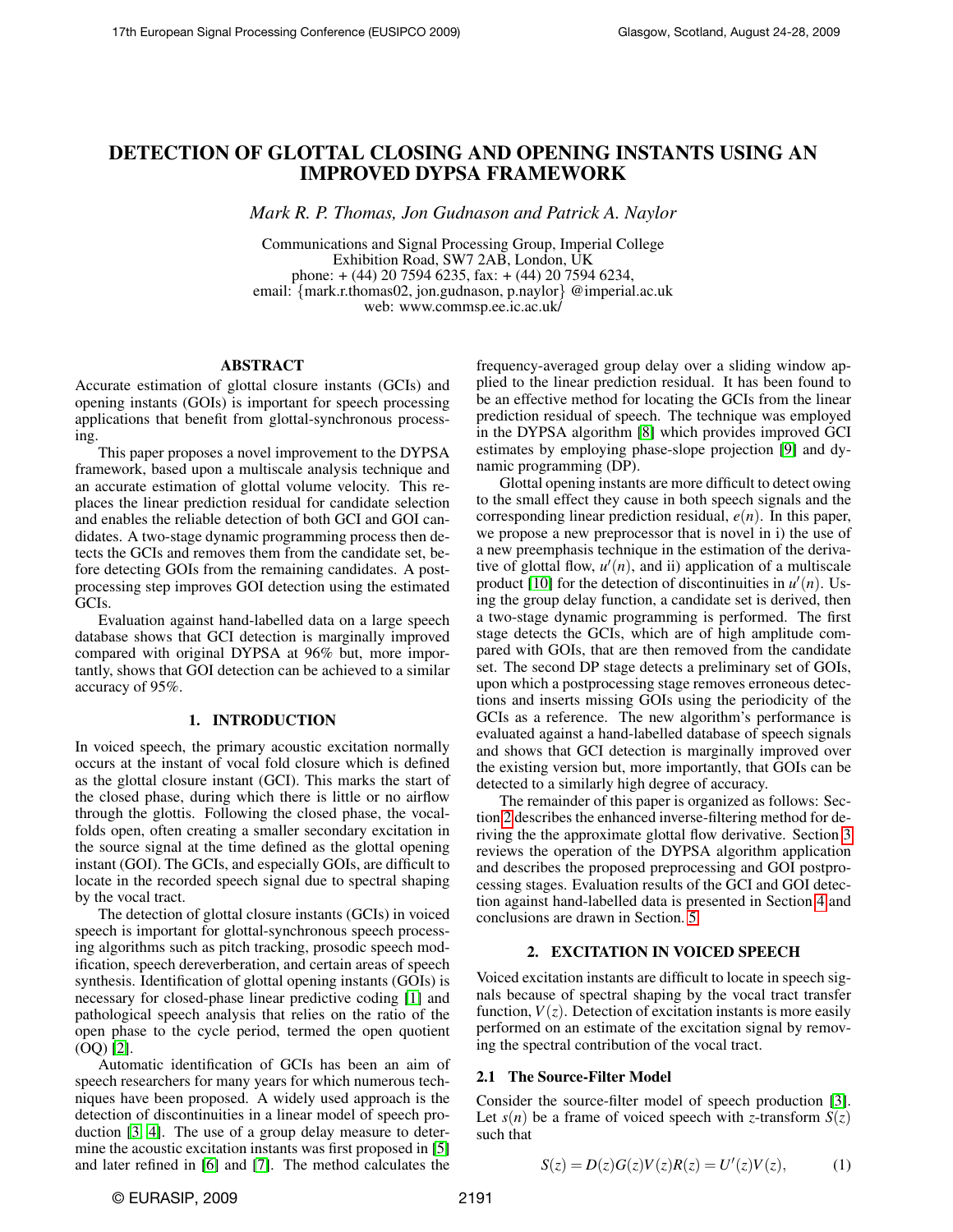

<span id="page-1-3"></span>Figure 1: a) Time-domain excitation signal,  $\bar{u}'(n)$ , b) Timedomain inverse excitation signal, φ(*n*), c) Frequency-domain excitation signal,  $\bar{U}'(e^{j\omega})$  (blue) and 1st order integrator (red), d) Frequency-domain inverse excitation signal,  $\Phi(e^{j\omega})$ (blue) and 1st order differentiator (red).

where  $D(z)$  is a periodic sequence of unit impulses,  $G(z)$  is a glottal pulse shaping filter,  $V(z)$  is an all-pole vocal tract filter and  $R(z) \simeq 1 - z^{-1}$  models lip-radiation. The term  $D(z)G(z)$ and the differential effect of  $R(z)$  are usually combined and described as the glottal volume flow derivative,  $U'(z)$ , with time-domain waveform  $u'(n)$ .

In order to determine the excitation signal, the all-pole filter,  $V(z)$ , is estimated with LPC; however, LPC cannot distinguish between the spectral contribution of  $V(z)$  and  $U'(z)$ . Consider then a preemphasis filter,  $\Phi(z)$ , which compensates for the spectral contribution of  $G(z)R(z)$ , such that

$$
\tilde{S}(z) = S(z)\Phi(z) \simeq D(z)V(z),\tag{2}
$$

where  $\tilde{S}(z)$  is the preemphasised speech signal. Modelling  $G(z)R(z)$  as a pole near unity,  $\Phi(z)$  is usually chosen to be single zero placed below 50 Hz. As the term  $D(z)$  is approximately white compared with vocal tract filter,  $V(z)$  can be estimated with LPC as  $\hat{V}(z) \simeq V(z)$ .

It is common to derive a linear prediction residual,  $e(n)$ with *z*-transform  $E(z)$ , as the result of inverse-filtering  $\tilde{S}(z)$ with  $\hat{V}(z)$ ,

<span id="page-1-0"></span>
$$
E(z) = \frac{\tilde{S}(z)}{\tilde{V}(z)} = \frac{D(z)V(z)}{\tilde{V}(z)} \simeq D(z) + \eta(z),\tag{3}
$$

where  $\eta(z)$  is an additive noise term.  $E(z)$  is useful for glottal closure detection [\[8\]](#page-4-7) and coding [\[11\]](#page-4-10) but the noise power of  $\eta(z)$  is significant enough to mask any evidence of glottal opening.

Many models of the glottal excitation waveform such as [\[12,](#page-4-11) [13,](#page-4-12) [4\]](#page-4-3) model  $U(z)$  or  $U'(z)$  where the effect of glottal opening constitutes a more significant contribution. In order to approximate  $U'(z)$ , an inverse-filtering operation is performed on  $S(z)$  and not  $\tilde{S}(z)$  as in [\(3\)](#page-1-0),

<span id="page-1-1"></span>
$$
\hat{U}'(z) = \frac{S(z)}{\hat{V}(z)} = \frac{U'(z)V(z)}{\hat{V}(z)} \simeq U'(z) + \eta(z). \tag{4}
$$



<span id="page-1-4"></span>Figure 2: a)  $u'(n)$  derived with proposed preemphasis filter, b)  $u'(n)$  derived with standard preemphasis filter, c)  $e(n)$ 

Though theoretically valid, this relies on  $\hat{V}(z)$  being a good approximation to  $V(z)$ , which is in itself reliant on the preemphasis filter fully removing the spectral effects of  $U^{\dagger}(z)$ . This presents a contradiction as  $U'(z)$  should therefore be known prior to the LPC analysis. The following subsection describes an approach that addresses this problem.

## 2.2 Improved Preemphasis

Let us assume that the single pole model of  $u'(n)$ , and hence the single zero preemphasis filter, are over-simplified. Consider instead a 'prototype' waveform that represents an average excitation waveform,  $\bar{u}'(n)$ . From this, an enhanced preemphasis filter,  $\phi_{enh}(n)$  with *z*-transform  $\Phi_{enh}(z)$ , can be derived with least-squares inverse filtering that satisfies

$$
\phi_{enh}(n) * \bar{u}'(n) \simeq \delta(n). \tag{5}
$$

The waveform  $\bar{u}'(n)$  is calculated by averaging glottal excitation cycles of  $\hat{u}'(n)$  derived in [\(4\)](#page-1-1) from a large database of continuous speech so as to attenuate noise and any remaining effects of  $V(z)$  not removed by inverse filtering,

<span id="page-1-2"></span>
$$
\bar{u}'(n) = \sum_{r} u'_r(n),\tag{6}
$$

where *r* is the cycle index and  $u_r'(n)$  is a glottal cycle in  $u'(n)$ . The averaging operation in  $(6)$  is rendered scale and amplitude independent by first resampling each cycle to a constant 20 ms in length and normalizing their A-weighted energy [\[16\]](#page-4-13). The speech is obtained from the APLAWD database [\[14\]](#page-4-14) which contains contemporaneous EGG and audio recordings of ten repetitions of five phoneticallybalanced English sentences spoken by five male and five female talkers, sampled at 20 kHz. The SIGMA algorithm [\[15\]](#page-4-15) detects GCIs from the EGG signal which are refined by finding the maximum in  $e(n)$  that lies in the vicinity of  $\pm 0.5$  ms of each SIGMA-derived GCI. This corrects for small deviations in the EGG-to-speech time alignment in the database. All utterances of one sentence (100 in total) were excluded from the training data for use in evaluation in Section [4.](#page-3-0)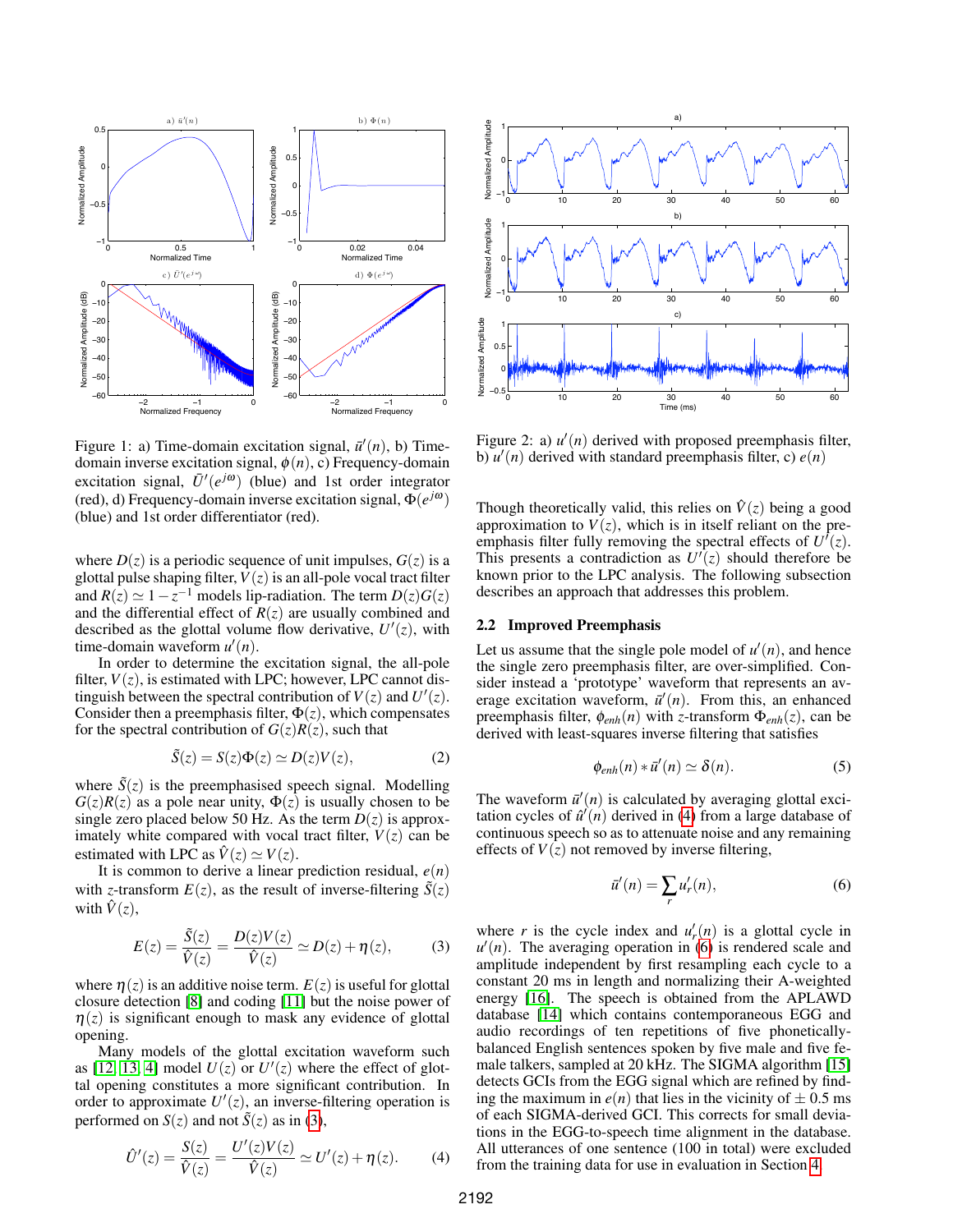

<span id="page-2-1"></span>Figure 3: a) Original DYPSA preprocessor whose output is a linear prediction residual, *e*(*n*). b) Enhanced DYPSA preprocessor where Φ*enh*(*z*) is derived from an average glottal waveform and whose output is the multiscale product of the derivative of glottal volume velocity,  $u'(n)$ .

Figure [1](#page-1-3) shows a)  $\bar{u}'(n)$ , b) its least-squares inverse filter and c), d) their corresponding frequency-domain plots. Plot a) exhibits little evidence of glottal opening as the varying open quotients have averaged to a smoothly-varying waveform. Strong excitation is present at the instants of glottal closure towards the ends of the cycle as they are aligned so that they coincide and reinforce. In b), only the first few taps of the inverse filter are shown as it is close to a perfect differentiator with the majority of taps close to zero. The frequency domain plots in c) and d) show straight slopes of slightly greater gradient than 6 dB/oct predicted by the traditional single pole model.  $\bar{u}'(n)$  can be thought of as a representation of the average glottal pulse for all speakers and all *f*<sub>0</sub> in the training corpus.

Figure [2](#page-1-4) shows three types of excitation signal: a)  $u'(n)$ derived using  $\Phi_{enh}(n)$  preemphasis, b)  $u'(n)$  derived with conventional preemphasis and c) the linear prediction residual,  $e(n)$ . The key improvements in (a) compared with (b) are the reduced noise during the closed phase (the flat portion of the waveform) and the reduced overshoot at the glottal closure instant caused by improved estimation of the vocal tract filter coefficients. Though glottal closure instants are clearly seen as spikes in (c), little evidence of glottal opening is seen as it is buried in the noise floor.

## <span id="page-2-0"></span>3. CANDIDATE GENERATION AND SELECTION

The current release of DYPSA [\[8\]](#page-4-7) derives a GCI candidate set by peak detection in the linear prediction residual, *e*(*n*), using a group delay function [\[9\]](#page-4-8). We propose an improvement in the form of a new method for deriving a candidate set that detects peaks in the multiscale product of  $u'(n)$ . This section describes the main components of the DYPSA algorithm, followed by the proposed preprocessor enhancements and the GOI postprocessing stage.

#### 3.1 The DYPSA Algorithm

The DYPSA algorithm comprises three main parts:

(i) *Group Delay Function* – defined as the average slope of the unwrapped phase spectrum of the short time Fourier transform of the prediction residual. GCI candidates are selected based on the negative-going zero crossings of the group delay function.

(ii) *Phase-Slope Projection* – introduced to generate GCI candidates when a local maximum is followed by a local minimum without crossing a zero. The midpoint between these is identified and projected onto the time axis with unit slope. In this way, GCIs whose negative-going slope does not cross the zero point (those missed by the group delay function) are identified.

(iii) *Dynamic Programming (DP)* – uses known characteristics of voiced speech (such as pitch consistency and waveform similarity) and forms a cost function to select a subset of the GCI candidates that are most likely to correspond to the true ones. The subset of candidates is selected according to the minimisation problem defined as

$$
\min_{\Omega} \sum_{r=1}^{|\Omega|} \lambda^T \mathbf{c}_{\Omega}(r),\tag{7}
$$

where  $\Omega$  is a subset of GCIs of size  $|\Omega|$ ,  $\lambda$  is a vector of weighting factors and  $c_{\Omega}(r)$  is a vector of cost elements evaluated at the *r*th GCI of the subset.

#### 3.2 The Enhanced Preprocessor

The derivative of glottal volume velocity,  $u'(n)$ , is first derived from  $s(n)$  as described in Section [2.](#page-0-0) The stationary wavelet transform (SWT) reinforces discontinuities in a signal by calculating its derivative at multiple dyadic scales. The technique is described in detail in [\[15\]](#page-4-15) where it is applied to the electroglottogram (EGG) signal for the detection of glottal closure and opening instants. The same biorthogonal spline wavelet with one vanishing moment is used in this paper. Existing and proposed preprocessors are depicted in Figure [3.](#page-2-1)

The dyadic wavelet transform [\[17\]](#page-4-16) involves iteratively decomposing a signal into decimated subbands. Let filters  $g(n)$  and  $h(n)$  have high- and low-pass characteristics respectively. Filterbank trees using wavelets with one vanishing moment detect discontinuities in a signal's smoothed derivative, displaying maxima at the discontinuity across multiple scales [\[18\]](#page-4-17). As the signal traverses deeper into the tree of filter banks, the derivative is estimated at increasing levels of smoothing as shown in Fig. [4.](#page-3-2)

The dyadic wavelet transform is dyadic in both scale and time; however, as we only wish to determine the projection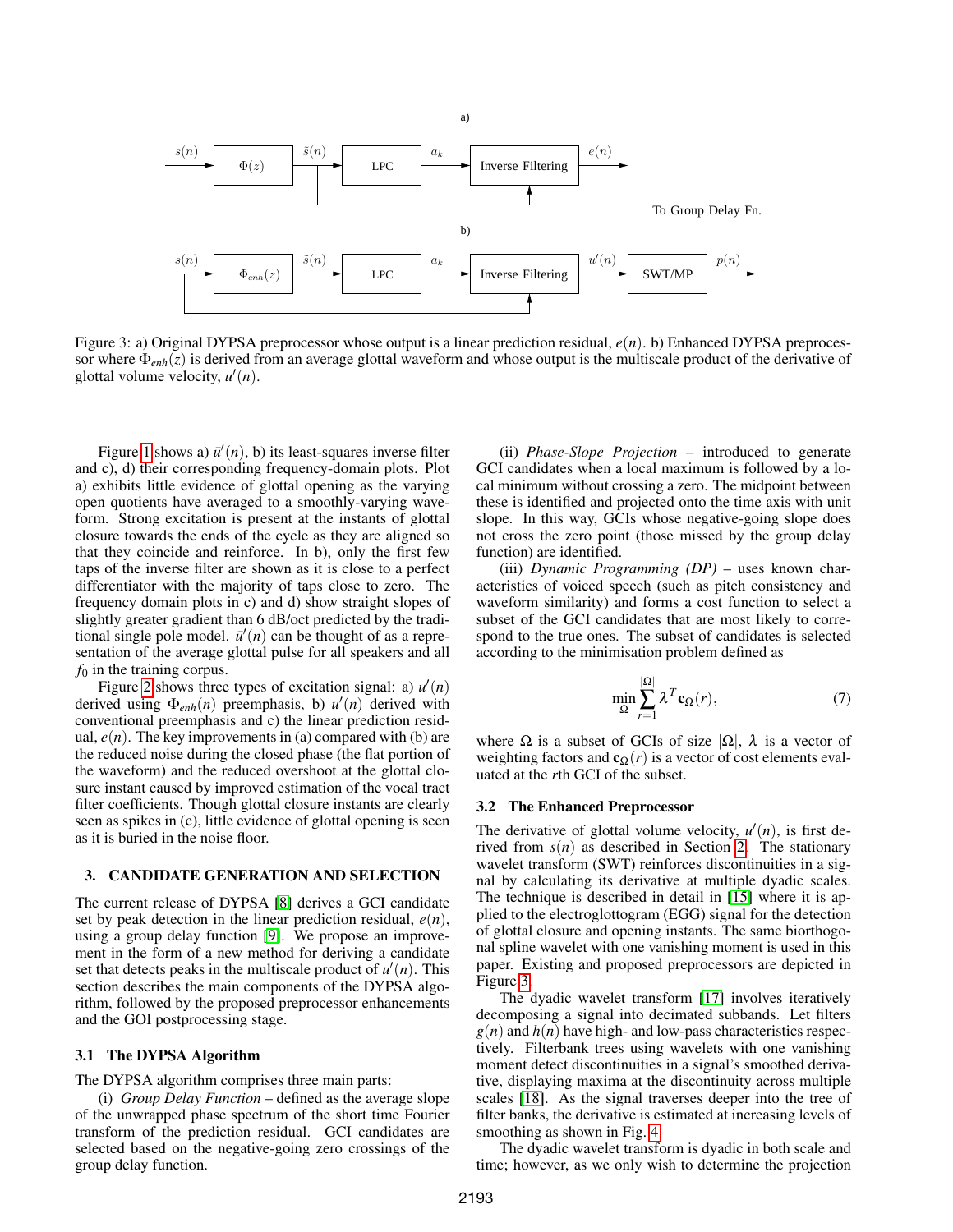

<span id="page-3-2"></span>Figure 4: Stationary wavelet transform, for decomposing a signal  $x(n)$  into detail and approximation components without decimation.

of  $x(n)$  on different subspaces, the filters  $g(n)$  and  $h(n)$  are instead upsampled by 2 at each iteration to implement the change of scale to form  $g_i(n)$  and  $h_i(n)$  at scale *j*. This overcomplete representation of a signal is commonly referred to as the *Stationary Wavelet Transform (SWT)*.

Denote the wavelet  $\phi_s(t) = (1/s)\phi(t/s)$ , where  $s =$  $2^{j}$ ,  $j \in \mathbb{Z}$ . The SWT of signal  $x(n)$ ,  $1 \leq n \leq N$  at scale *j* is

$$
d_j^s(n) = W_{2j}x(n) = \sum_k g_j(k)a_{j-1}^s(n-k),
$$
 (8)

where  $a_{j-1}^s$  are the approximation coefficients at scale  $j-1$ . The multiscale product,  $p(n)$ , is formed by

$$
p(n) = \prod_{j=1}^{j_1} d_j(n) = \prod_{j=1}^{j_1} W_{2^j} x(n)
$$
 (9)

where it is assumed that the lowest scale to include is always 1. The de-noising effect of the  $h(n)$  at each scale in conjunction with the multiscale product means that  $p(n)$  is near-zero except at discontinuities across the first  $j_1$  scales of  $x(n)$ . The value of  $j_1$  is bounded by *J*, but it is often no greater than  $j_1 = 5$  as the region of support (RoS) of  $h_i(n)$  and  $g_i(n)$  becomes prohibitively large, demanding high processing resources and smoothing adjacent discontinuties.  $j_1 = 3$ is a good compromise [\[19\]](#page-4-18).

Using the same approach as existing DYPSA, the group delay function,  $\tau(n)$ , is determined for  $p(n)$ , whose negativegoing zero crossings locate peaks in the multiscale product. Phase slope projection locates missed zero crossings, providing the complete candidate set  $n_r^{cand}$ .

## 3.3 GOI Postprocessing

The high-amplitude GCIs,  $n_r^c$ , are extracted from the candidate set by the DYPSA DP. A new candidate set is defined,

$$
\{n_r^{ocand}\} = \{n_r^{ccand}\}\triangle\{n_r^c\}
$$
 (10)

where  $\triangle$  denotes the symmetric difference (union minus intersection) of the two sets. This candidate set is fed into an identical DP stage to find a set of detected GOIs,  $n_r^o$ . A final post-processing stage removes erroneous GOIs and adds missing detections using the GCI periodicity as a reference.

Figure [5](#page-3-3) shows a) the glottal volume flow derivative,  $u'(n)$ , b) the group delay function,  $\tau(n)$ , and c) the multiscale product,  $p(n)$ , with overlayed candidates (cyan) and detected GCIs (green), GOIs (red) following the dynamic programming stage. Candidates corresponding to GCIs show negative-going zero crossings with unit negative slope, whereas GOI candidates would not be identified from  $\tau(n)$ 



<span id="page-3-3"></span>Figure 5: a) Excitation signal,  $u'(n)$ , b) Group Delay Function,  $\tau(n)$  c) Multiscale Product,  $p(n)$ , with overlayed candidate set (cyan  $\circ$ ) and estimated GCIs (green  $\triangle$ ) and GOIs  $(\text{red } \bigtriangledown)$  following the dynamic programming stage.

without phase slope projection. GCIs are straightforward to identify from  $p(n)$  by eye but GOIs are less apparent. The algorithm successfully identifies GOIs as they correspond to a subset of candidates with lowest cost; erroneous candidates with high cost, are removed by the dynamic programming.

#### 4. PERFORMANCE ASSESSMENT

<span id="page-3-0"></span>The APLAWD sentence set excluded from the calculation of  $\bar{u}'(n)$  was analysed with the proposed algorithm.

An evaluation strategy identical to that defined in [\[8\]](#page-4-7) was employed, depicted in Figure [6.](#page-4-19) *Detection rate* is the percentage of all reference GCI periods for which exactly one GCI is estimated. *Accuracy*,  $\sigma$ , and *bias*,  $\mu$ , are respectively the standard deviation and mean of the error,  $\zeta$ , between estimated and reference GCIs, when exactly one GCI is estimated in a reference GCI period. *False alarm rate* is the percentage of all reference GCI periods for which more than one GCI is estimated and *Miss rate* is the percentage of all reference GCI periods for which no GCIs were estimated.

The results are shown in Table [1,](#page-4-20) showing marginal improvement in GCI detection over the current version of DYPSA. GOI detection shows similarly high identification rates but with around half the identification accuracy.

#### 5. CONCLUSIONS

<span id="page-3-1"></span>A novel enhancement to the DYPSA algorithm has been proposed, enabling accurate detection of both glottal closure and opening instants from speech signals. A new preprocessor replaces the linear prediction residual with a signal derived